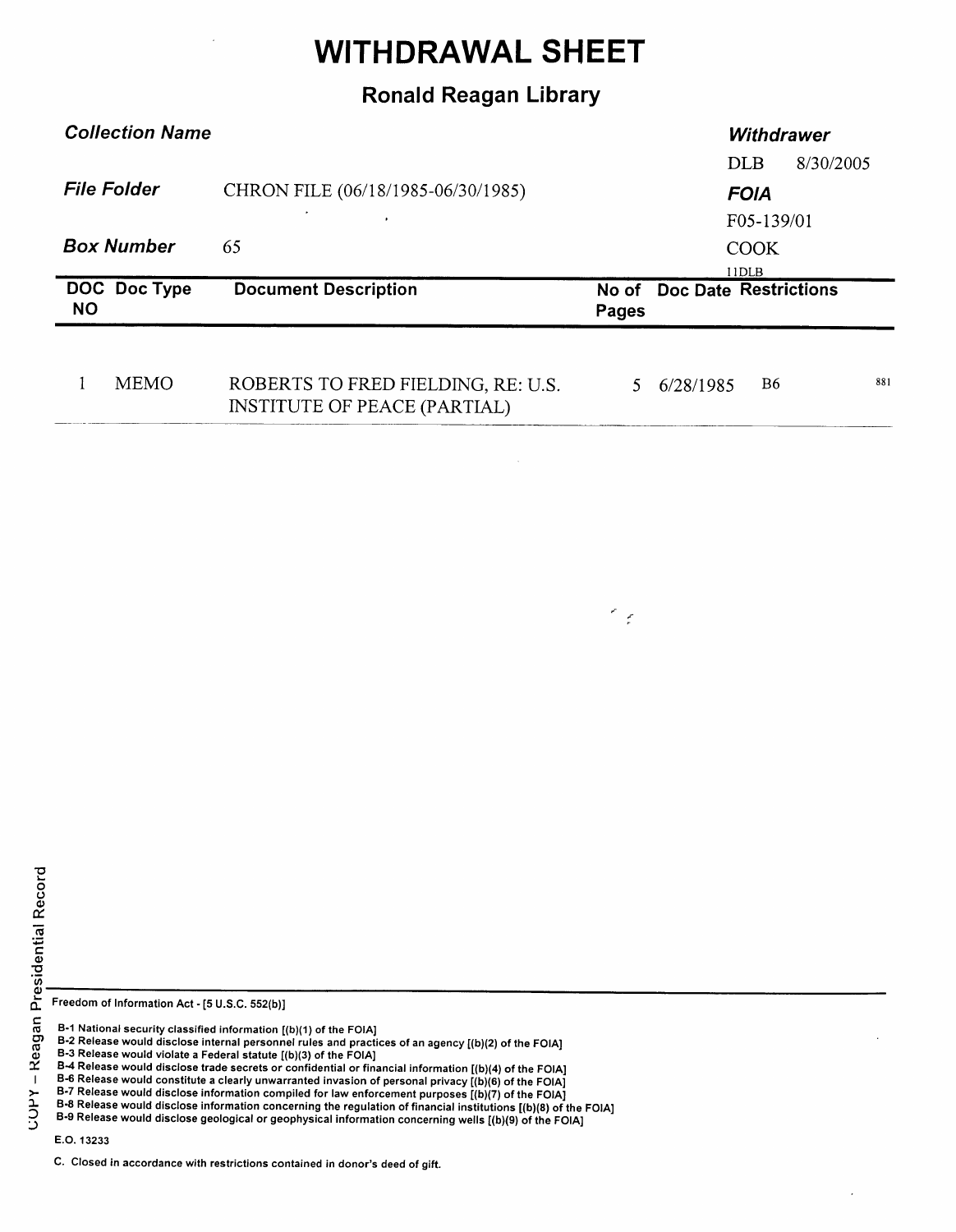## THE WHITE HOUSE

## WASHINGTON

June 28, 1985

MEMORANDUM FOR FRED F. FIELDING

FROM: JOHN G. ROBERTS  $\mathcal{Y}$ 

SUBJECT: U.S. Institute of Peace

The statute establishing the U.S. Institute of Peace, enacted on October-49, 1984, specified that the President should submit nominations to the Senate for the eleven non-Government members of the Institute Board of Directors<br>by April 20, 1985. 22 U.S.C. § 4605(e)(3). The Office of by April 20, 1985. 22 U.S.C.  $\frac{1}{5}$  4605 (e) (3). Presidential Personnel submitted for clearance the names of ten prospective nominees on April 29, 1985, and the name of an eleventh nominee on May 2, 1985.

I began reviewing the statute and the prospective nominees, and in the course of my review was advised that the Administration was seeking to change the statute, 'including the provisions governing the composition of the Board. I wrote you a memorandum dated May 8, 1985 (copy attached), detailing the requirements of the current law, and the effort to change it. I prepared for your signature a memorandum for Robert Tuttle, advising him not to await passage of the Administration's proposed changes, and also advising him that we must have a list of those who would be filling the four ex officio slots, since under current law the bipartisanship requirement applies to all members of the Board, not simply the non-Government nominees. See 22 U.S.C. § 4605(c). The memorandum noted that, given the current list of non-Government nominees (six Republicans and five Democrats), only two of the four ex officio members could be Republicans. This memorandum was signed on your behalf by Mr. Hauser and sent on May 8 (copy attached). Dianna called Presidential Personnel several times to follow up.

I called Tuttle's office yesterday and Nancy Perot returned my call. I described the various problems with this Board to her. After checking she replied that (1) they were working on the ex officio members, and hoped to have names early next week, (2) they were aware that no more than two of the ex officio members could be Republicans (and that no more than three could be Democrats), and (3) the two non-Government members who have not returned forms (Wendy Borcherdt and Allan Weinstein) have been contacted and will return forms as soon as possible.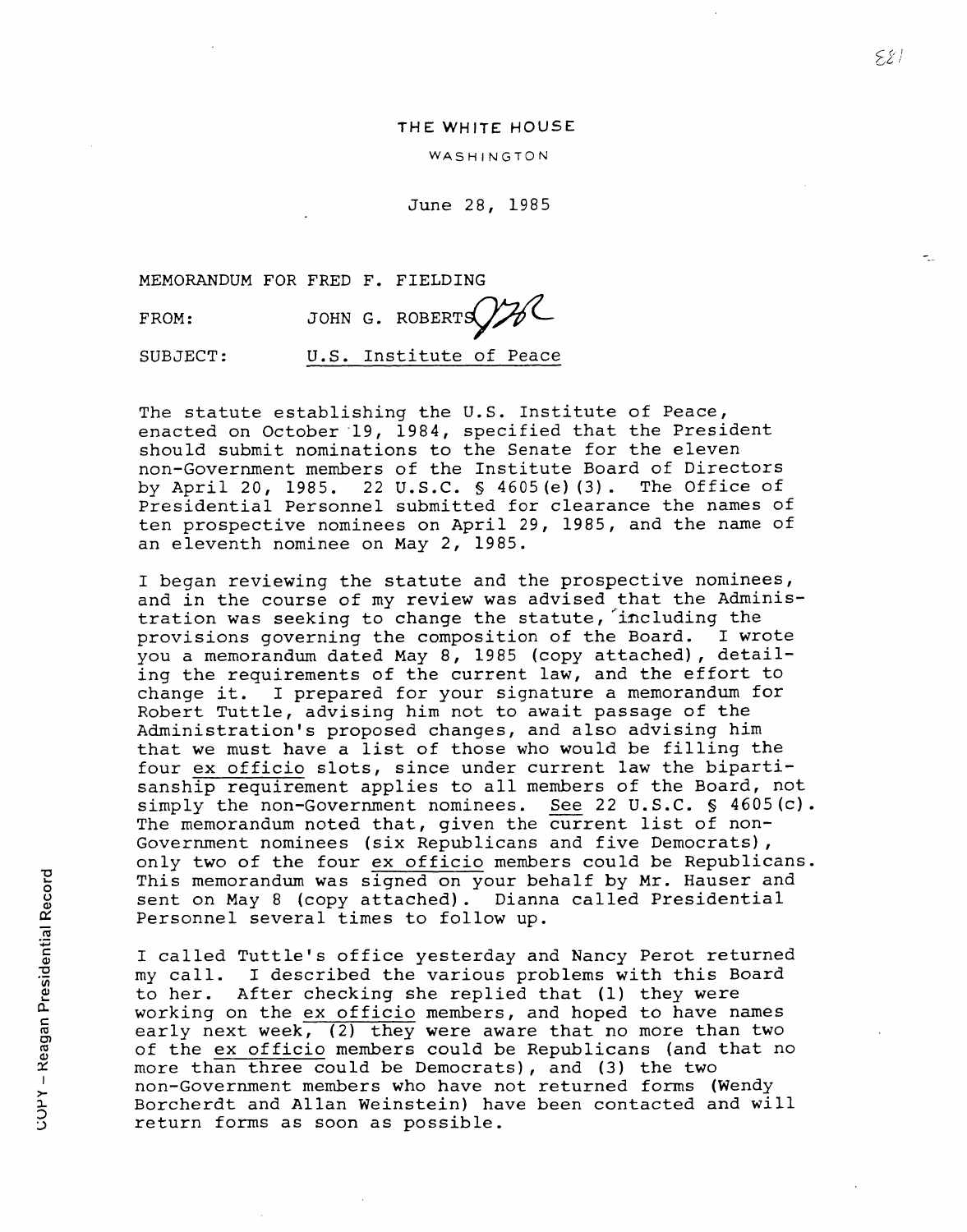Nine of the eleven non-Government members have returned forms. These members are to "have appropriate practical or academic experience in peace and conflict resolution efforts of the United States."  $22 \text{ U.S.C. }$  \$ 4605(d)(1).

1. W. Bruce Weinrod, a Republican, is Director of Foreign Policy and Defense Studies at the Heritage Foundation. He has a masters degree in international relations and a law degree. He was until recently Legislative Director and Counsel to Senator Heinz. He satisfies the statutory criteria, and his PDS reveals no problems.

2. Dennis Laistner Bark, a Republican, is a Senior Fellow at the Hoover Institution, with a doctorate in history and political science. He has written extensively on east-west relations. He satisfies the statutory criteria, and his PDS reveals no problems.

3. Richard John Neuhaus, a Democrat, is a prominent Lutheran theologian, currently serving as Director of the Rockford Institute Center on Religion and Society. He is active in international affairs and state-church issues. he satisfies the statutory criteria.



 $66$ 

4. Sidney Lovett, a Democrat, is Senior Minister of the First Church of Christ in West Hartford, Connecticut. He has a bachelor's degree from Yale and a masters from the Union Theological Seminary. Though not as prominent an academic theologian as Neuhaus, Lovett's 30 years as a minister, with leadership positions in the Church of Christ, would appear to satisfy the statutory criteria. His PDS reveals no problems.

5. William Roscoe Kinter, a Republican, is Professor of Political Science at the University of Pennsylvania. He is affiliated with numerous foreign affairs study groups, serving on the boards of several. He satisfies the statutory criteria, and his PDS reveals no problems.

6. Martin Colman, a Democrat, is in the retail fashion business in Beverly Hills. His principal qualification for this Board is his role as Chairman of the Human Rights and Security Committee, which sponsored and secured passage of "Proposition A" in Los Angeles County in June of 1984. The Committee had no purpose beyond Proposition A, and is now largely defunct. Proposition A directed the Board of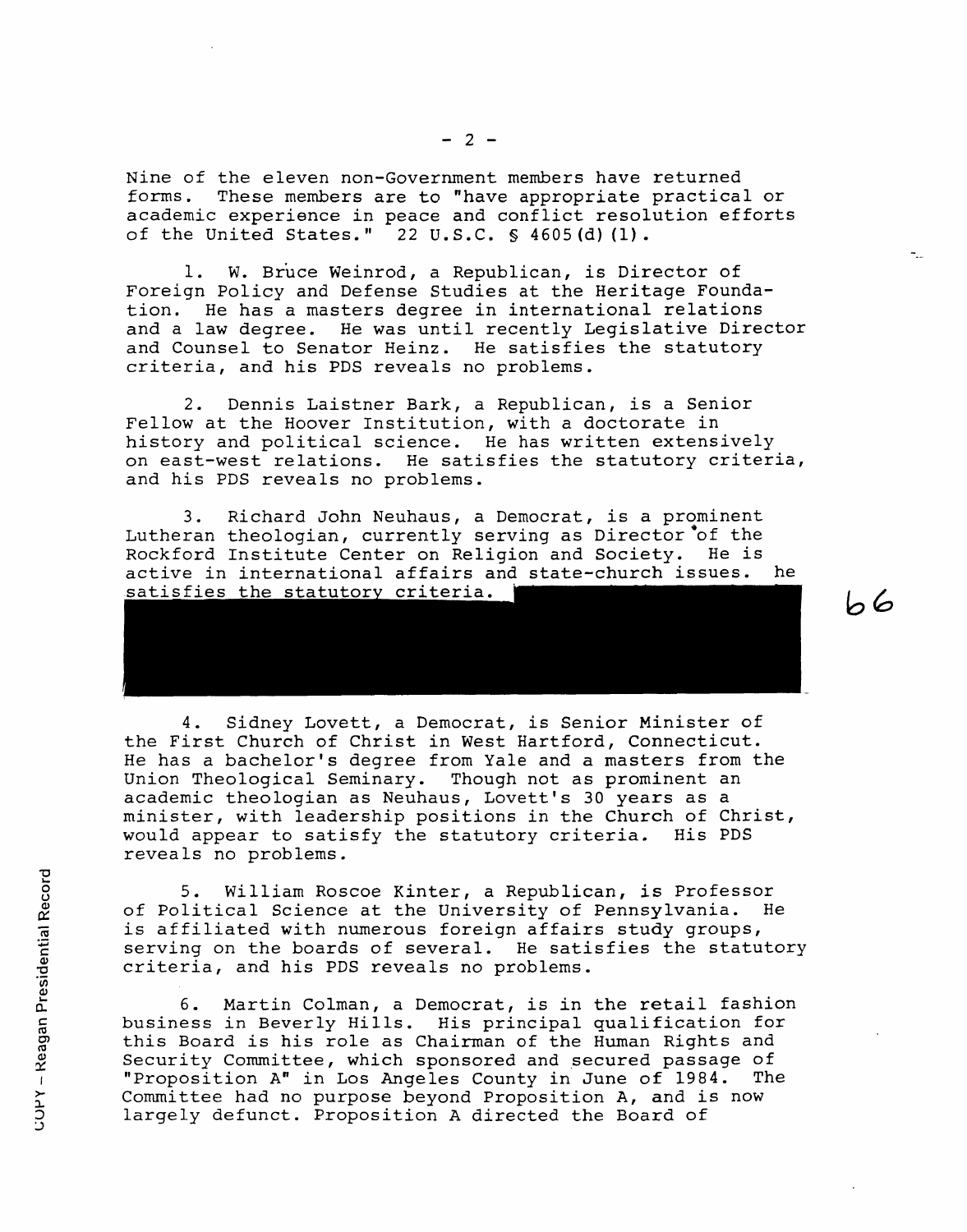Supervisors to tell the leaders of the United States and the Soviet Union that:

The risk of nuclear war between the United States and the Soviet Union can be reduced if all people have the ability to express their opinions freely and without fear on world issues including their nations' arms policies; therefore, the people of Los Angeles County urge all nations that signed the Helsinki International Accords on Human Rights to observe the Accords' provisions of freedom of speech, religion, press, assembly and emigration for all their citizens.



L 6

 $\mathsf{b}\mathsf{6}$ 

-7. Evron Kirkpatrick, the husband of Jeanne Kirkpatrick, is President of the Helen Dwight Reid Educational Foundation and a resident scholar at the American Enterprise Institute. He holds a doctorate from Yale. He is still a registered Democrat, not yet having followed his spouse into the G.O.P. He also serves on an advisory committee to U.S.I.A. The position is unpaid, and I do not think his service on such a purely advisory committee makes him an officer or employee of the United States Government whose appointment would be barred by 22 U.S.C. § 4605(d)(2). He satisfies the statutory criteria, and his PDS reveals no problems,

8. W. Scott Thompson, a Republican, is Professor of International Politics at the Fletcher School. A former Rhodes Scholar and White House Fellow, he was until February of 1984 Associate Director at U.S.I.A. He has been active in the Committee on the Present Danger and Americans for An Effective Presidency. His education and experience satisfy the statutory criteria.

Thompson currently serves as a consultant to the Department of Defense one day per week. He advised me that this arrangement was only temporary, for the summer, and that he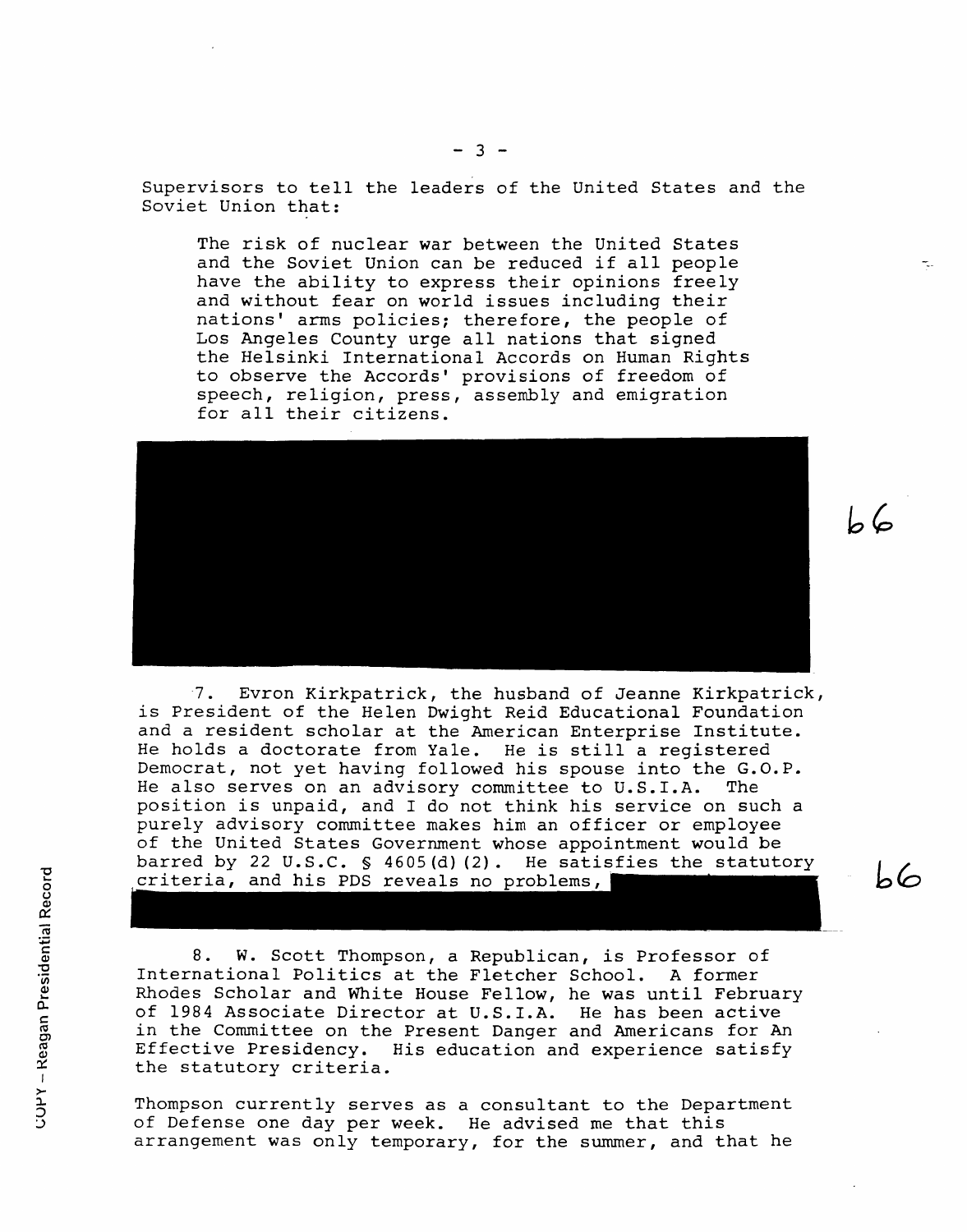was willing to terminate it if necessary. Thompson is a consultant to numerous clients, and I do not think he can be characterized as an "employee" of the United States Government by virtue of this temporary arrangement, any more than a private attorney would be a Government employee if he represented an agency on a retainer. The issue is closer than that described with respect to Mr. Kirkpatrick, however, but Thompson has offered to end the arrangement if anyone (such as a Senator on the confirmation committee) objects, so I do not view it as a bar to nomination. In any event, the consultancy is for the summer only, and I think the leaves will be turning before this Board is confirmed and begins work.



**bc6.,**

*L 6*

I<br>I

9. John Norton Moore, a Republican, is a widelyrespected law professor at the University of Virginia, and a recognized authority on international law. There is no question that he is qualified by virtue of "practical or<br>academic experience" for service on the Board.